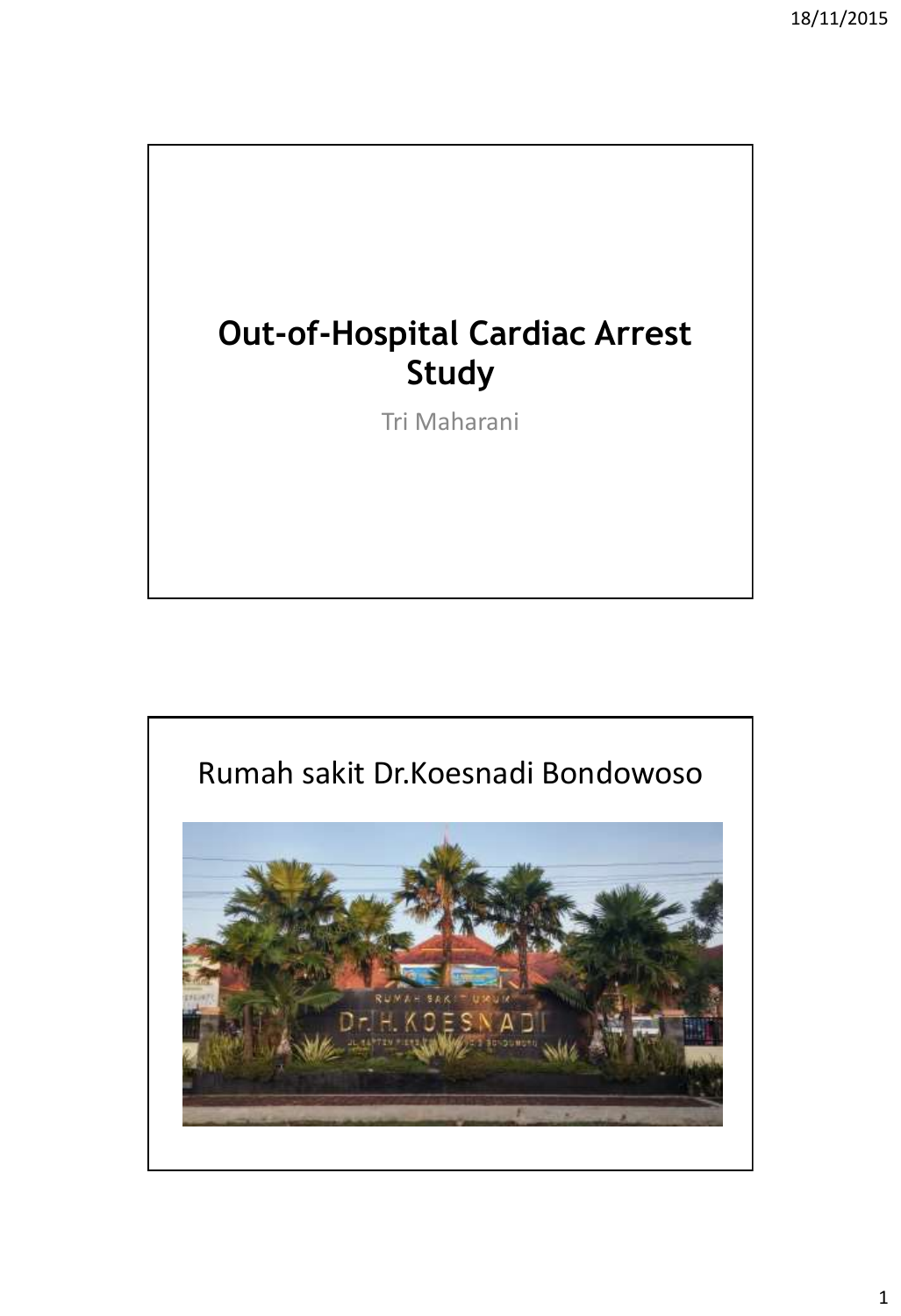

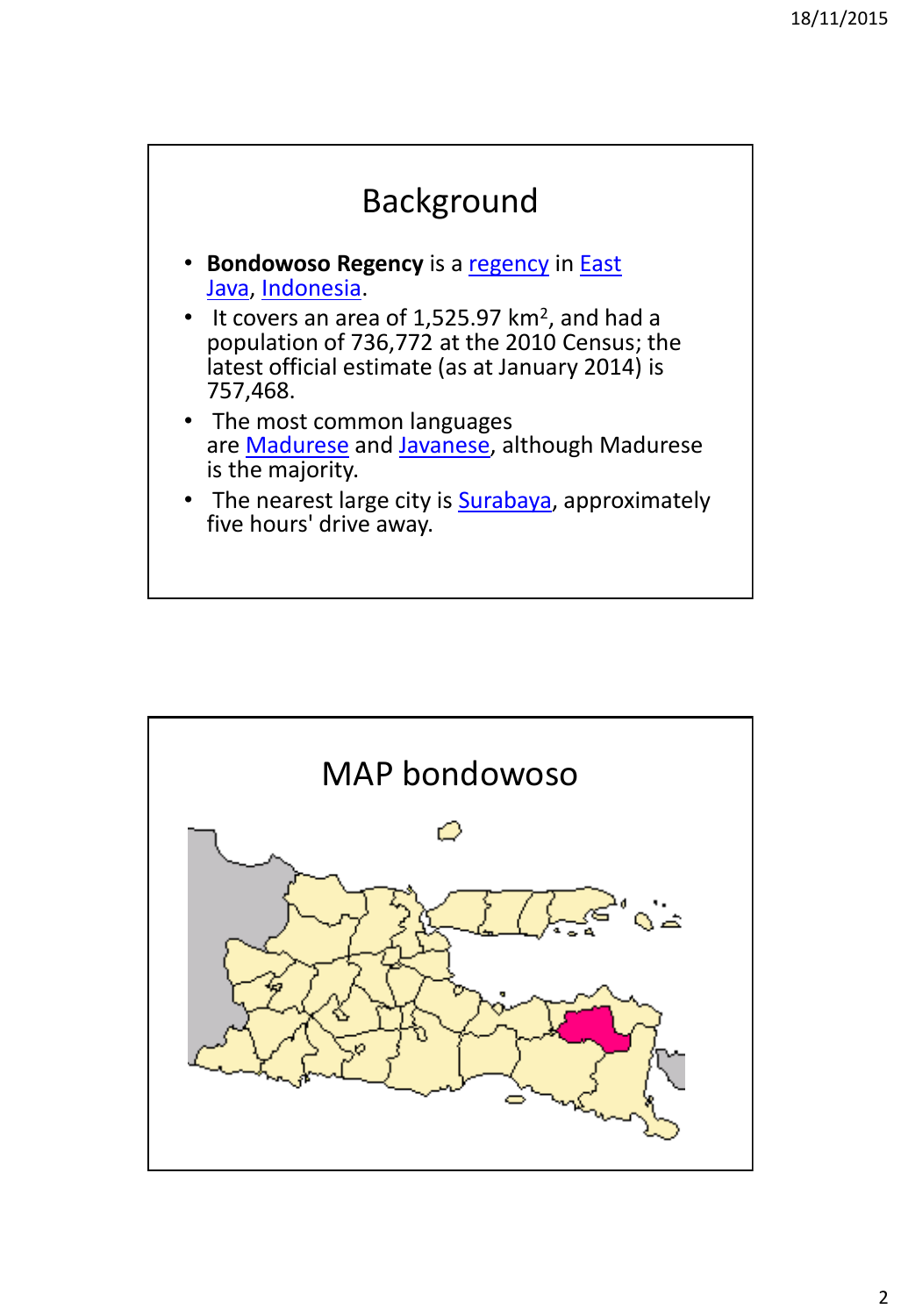| NO             | <b>URAIAN</b>         | <b>JUMLAH</b> |
|----------------|-----------------------|---------------|
| $\mathbf{1}$   | <b>RSUD</b>           | $\mathbf{1}$  |
| $\overline{2}$ | RS Swasta             | 3             |
| 3              | <b>Rumah Bersalin</b> | $\mathbf{1}$  |
| 4              | Laboraturium Medis    | $\mathbf{1}$  |
| 5              | Klinik                | 5             |
| 6              | Puskesmas             |               |
|                | - Induk               | 25            |
|                | • Pembantu            | 63            |
|                | $\bullet$ Keliling    | 25            |
| 7              | Posyandu              | 1.048         |

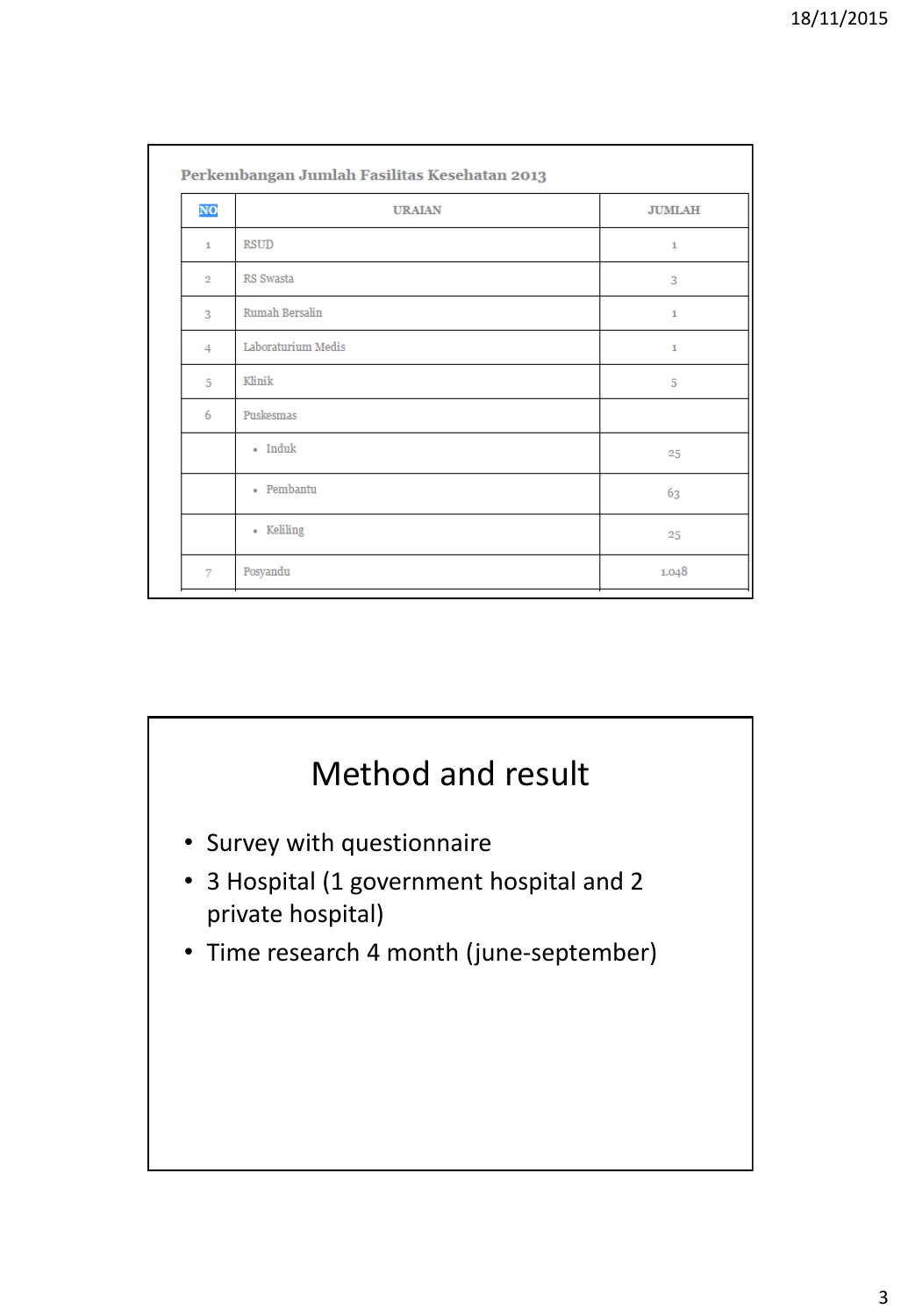

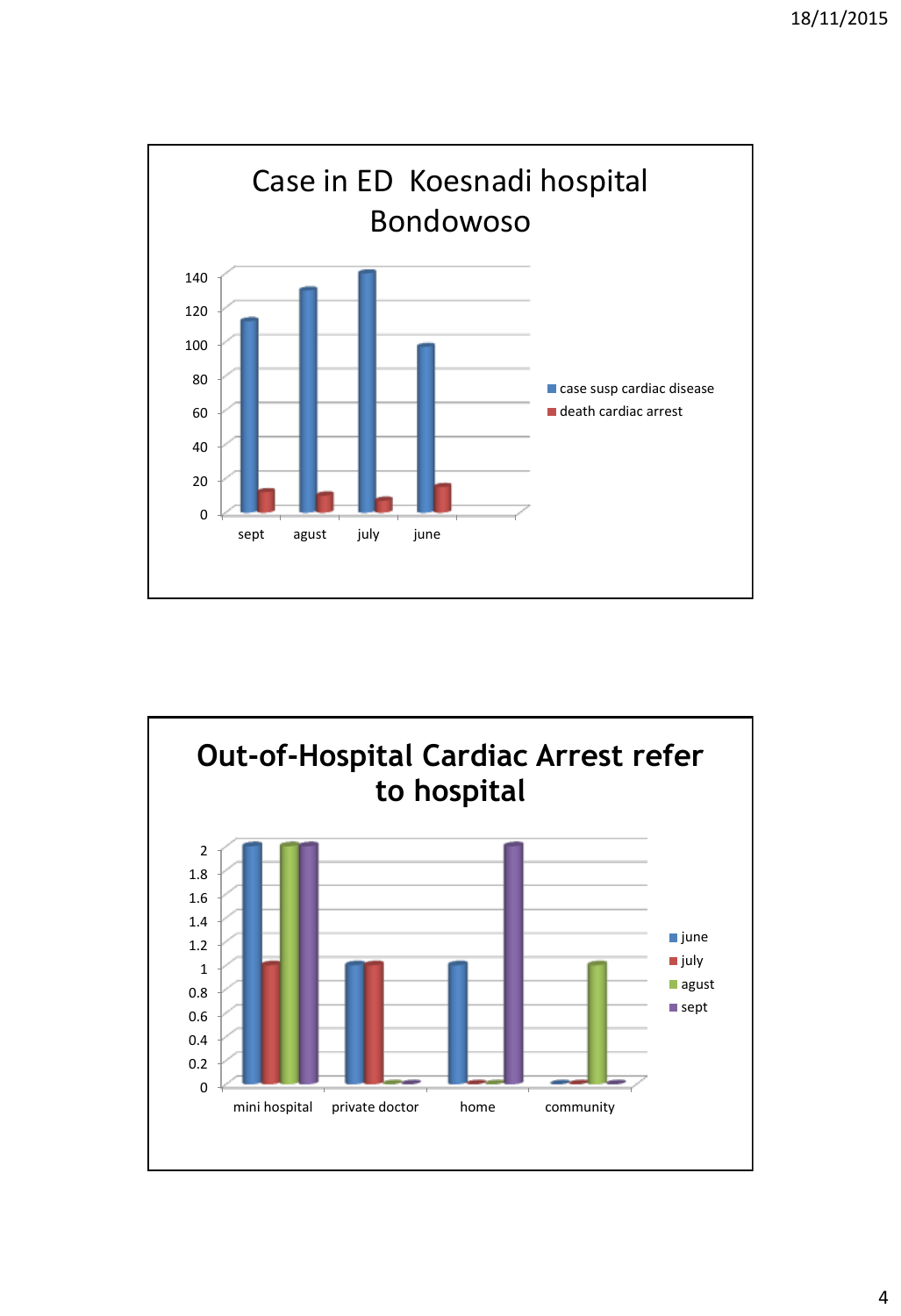

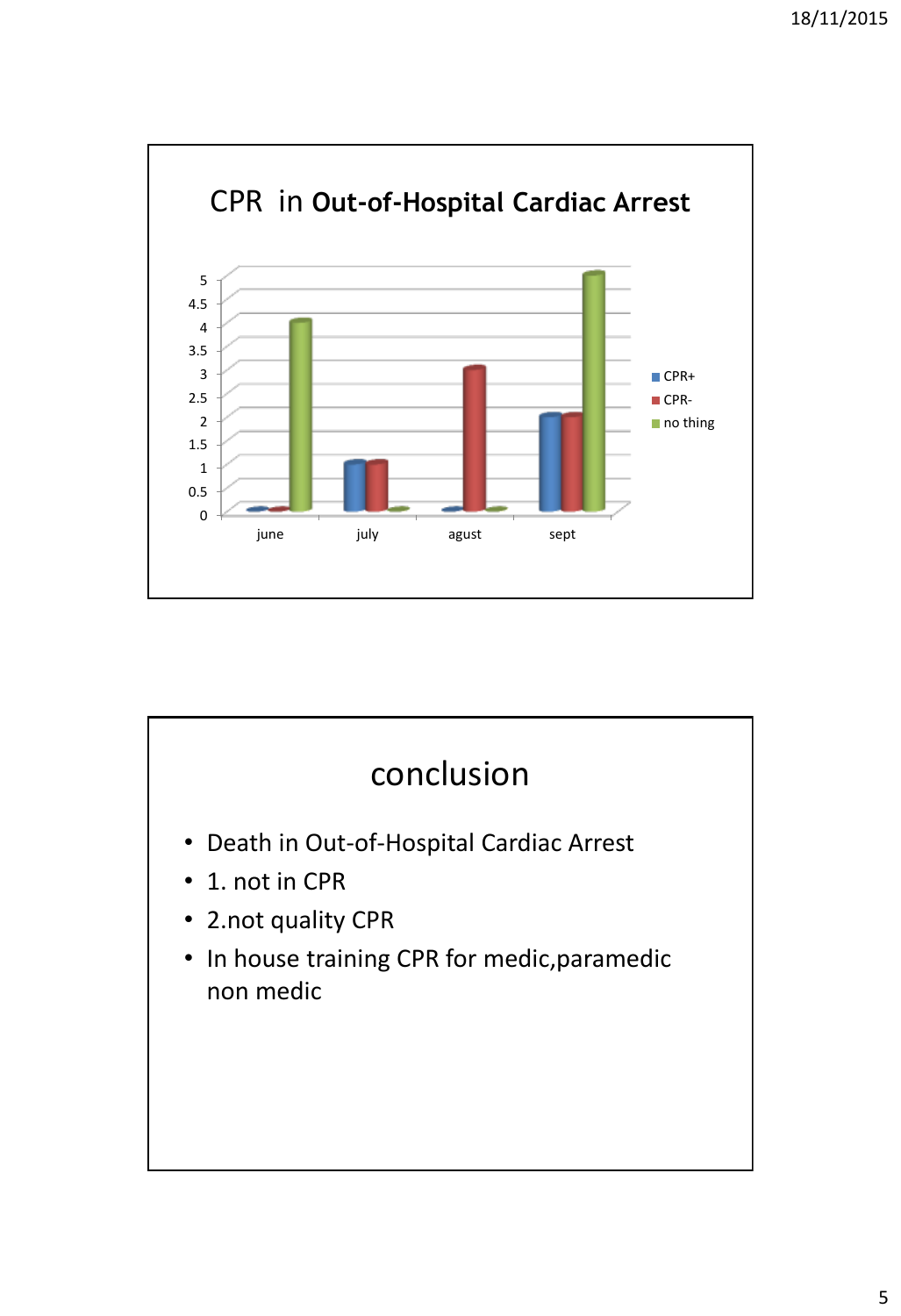

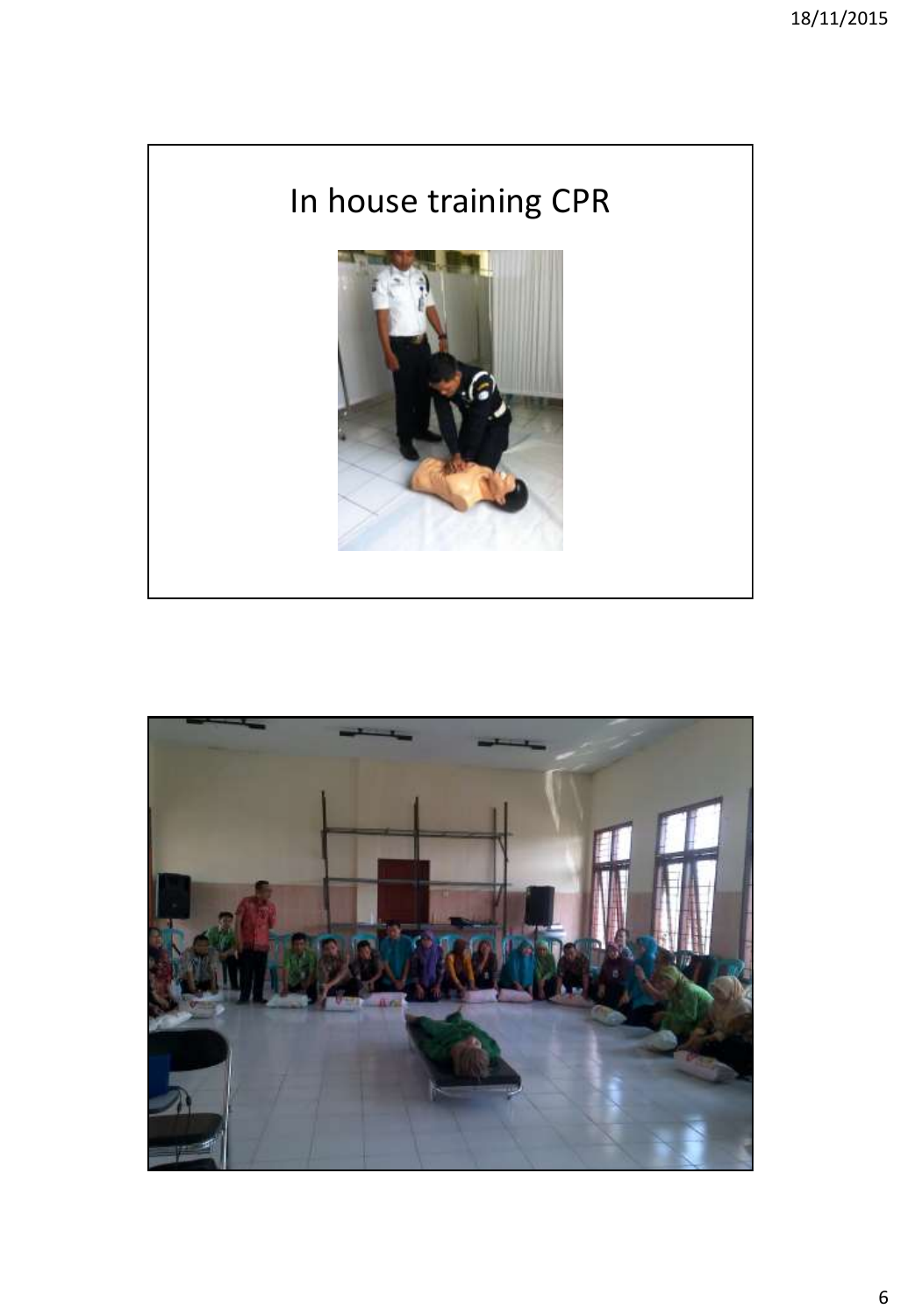

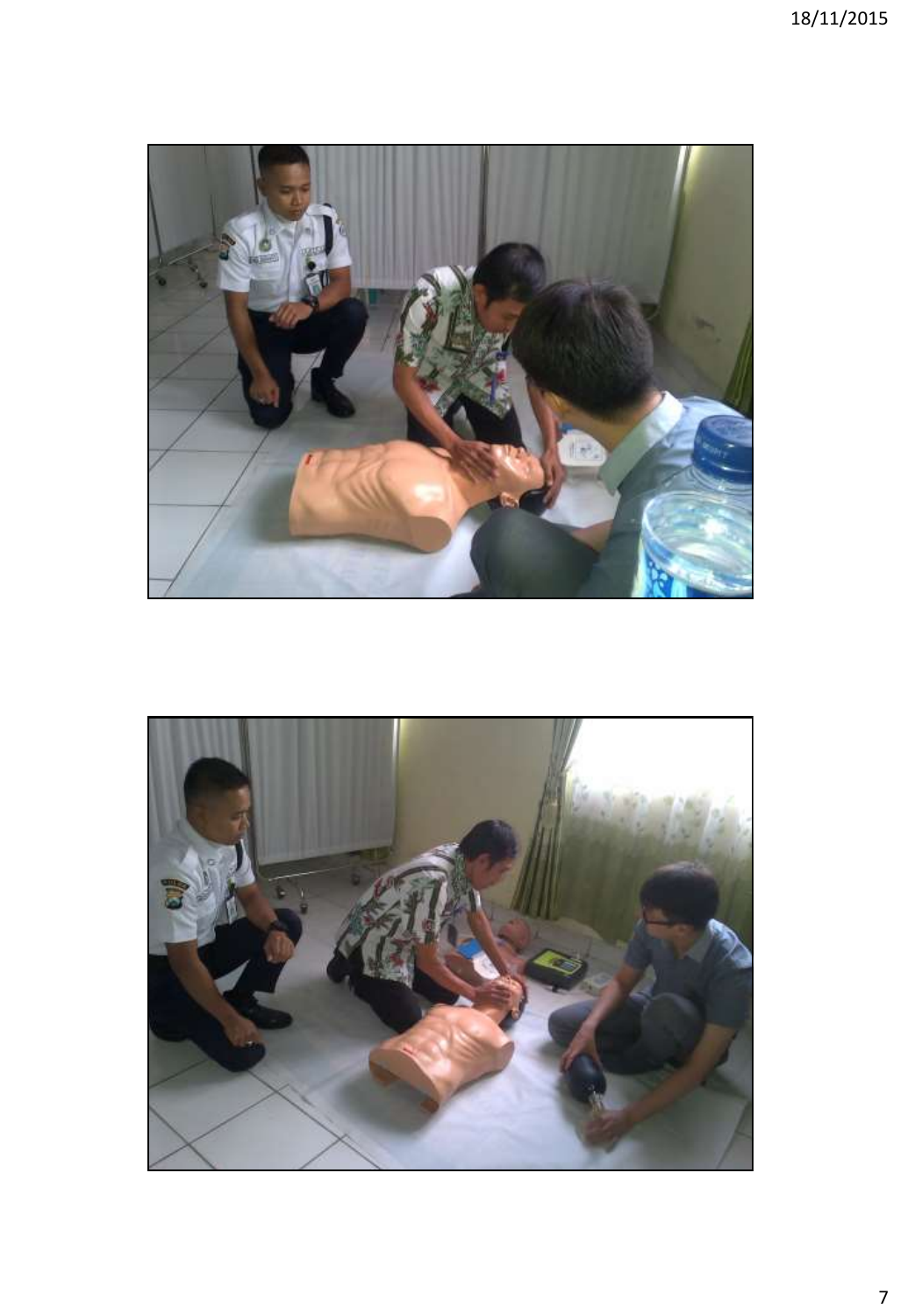



8